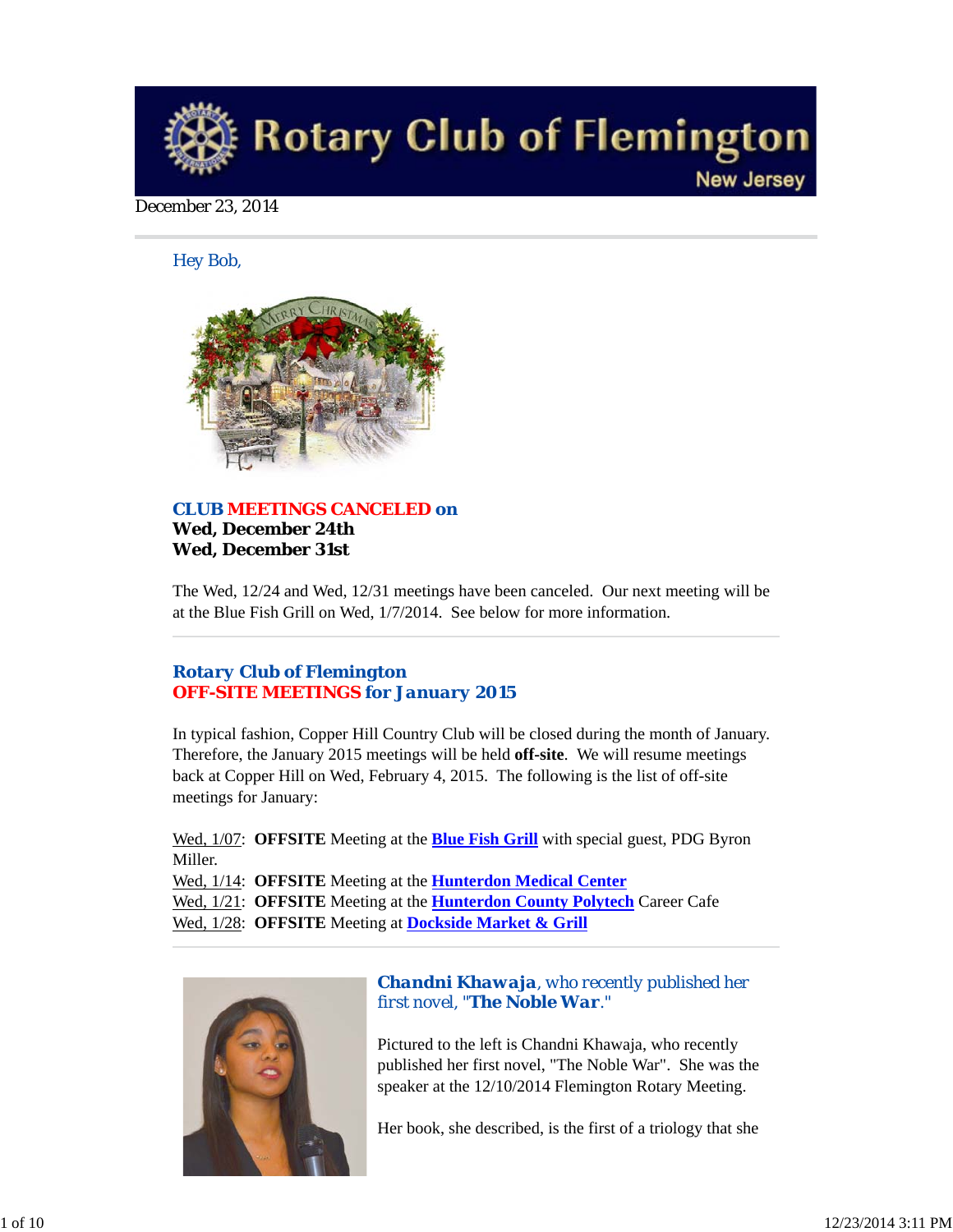

started writing in 8th grade. Now a junior at Hunterdon Central, she is looking to graduate early and is seeking a college to attend. She noted that she is a fan of the Lord of the Rings books, which had inspired her to write a book series.

Read the online article below that was published on 6/27/2014 by the Hunterdon County Democrat:



# **Hunterdon Central Student Publishes First Novel**

by Hunterdon County Democrat on June 27, 2014 at 12:12pm

Hunterdon Central junior Chandni Khawaja recently published her first novel, "The Noble War."

From left to right, Chandni This tale, the first of a trilogy, is a suspenseful look at a Khawaja & Chris Steffner at the  $12/10/15$  Rotary meeting. political turmoil; from this brew of difficulties emerges a dystopian society struggling with socioeconomic and

terrorist group set to establish a new world order. The heroine, Chell, strives to right the world by joining an organization to combat this international threat.

An active member of the Speech and Debate team and regionally recognized singer, Khawaja chose this topic because she wanted to highlight crucial issues such as the conflict of good and evil.

"The concept of what makes someone a hero versus what makes someone a villain all depends on whose side he or she is on and who is on your side," said Khawaja.

 As a Readington resident of Guyanese and Pakistani descent, the author has pondered different perspectives in morality for years and began writing this book in eighth grade to share her insights in an accessible way. Her book is intended primarily for young adults.

"The Noble War" is currently available on Amazon and on Kindle.

## *PROPOSED NEW MEMBER* **David W. Harkness (Dave)**

The Membership Committee and Board have approved **Dave Harkness** for potential membership in the Rotary Club of Flemington. Dave has been proposed by Joe Ziegler and has attended a few of our club meetings. He would have the proposed classification of "**Hospital Affairs**". Dave is the "Director, Government & Community Affairs for the Hunterdon Medical Center Foundation". It was noted that Dave has good fundraising experience and consulting and has good relationships with public officials.

President Lynn will announce this information at the Wed, 12/17 lunch meeting. Members have until the end of business on Wed, 12/17 to submit a written objection to any member of the board. If no objections are received, the proposed member will be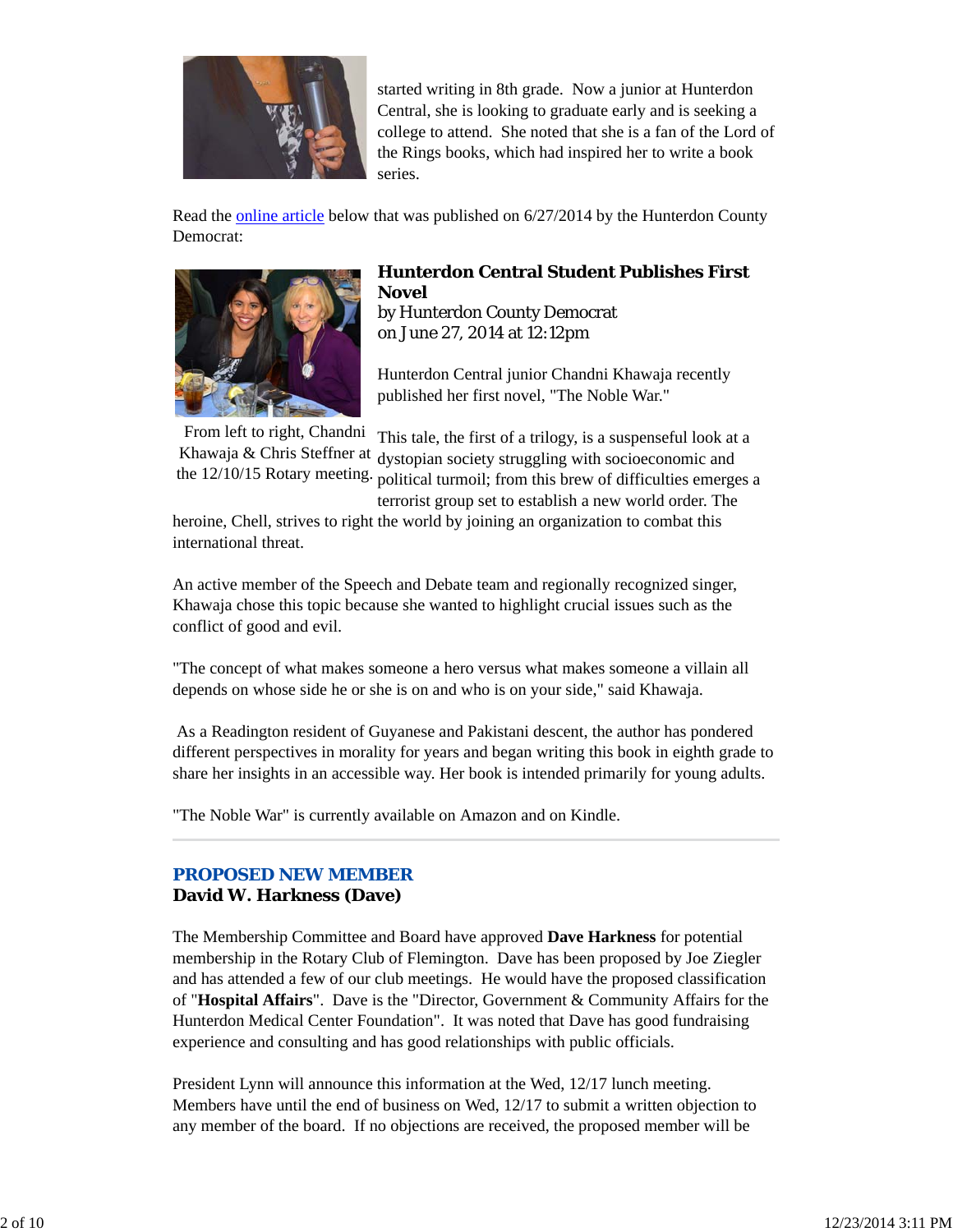eligible for membership and will have their Orientation meeting scheduled.



# *PHOTO ALBUM from the Main Street Christmas Tree Lighting Ceremony* Held on Friday, December 5, 2014

**Click Here** or on the photo to the left to view the Photo Album from the recent Tree Lighting Ceremony.

As you can see from the photos, Santa arrived via fire truck in the rain. But even though it was raining, we still had a great crowd of excited children waiting to see Santa and get their candy cane & orange.

A special thanks to Dick Stothoff, Wayne Randolph, Terry Ownes, George Muller and everyone else the helps to make this annual ceremony such a fun event!

A special thanks to Herb Bohler as well for taking the photos and generating the Picasa photo album.



*PHOTO ALBUM from the Rotary Holiday Party* Held on **Wed, December 3, 2014**

**Click Here** to view the Photo Album from the recent Flemington Rotary Holiday Party.

A very special thanks to the Rev. Dr. Herb Bohler for taking the photos and generating the album for everyone to enjoy.



# *8th Annual HUNTERDON COUNTY ROTARY SOUP COOK-OFF* **Monday, February 23, 2015**

**5:00 to 7:00pm** H.C.R.H.S. Commons 29 Junction Road - Flemington, NJ

Hundreds of soup lovers countywide will attend the event at Hunterdon Regional High School Commons on Monday, February 23, 2015.

An **admission fee of \$10 and a food donation to the Food Pantry** entitles you to enjoy sample-size cups of any and all entered soups, plus the opportunity to vote for your favorite. At the end of the evening, two trophies will be awarded, one for PEOPLE'S CHOICE and one for JUDGE'S CHOICE and each champion will have the honor of displaying the coveted SOUPER BOWL TROPHIES in their restaurant for the year. An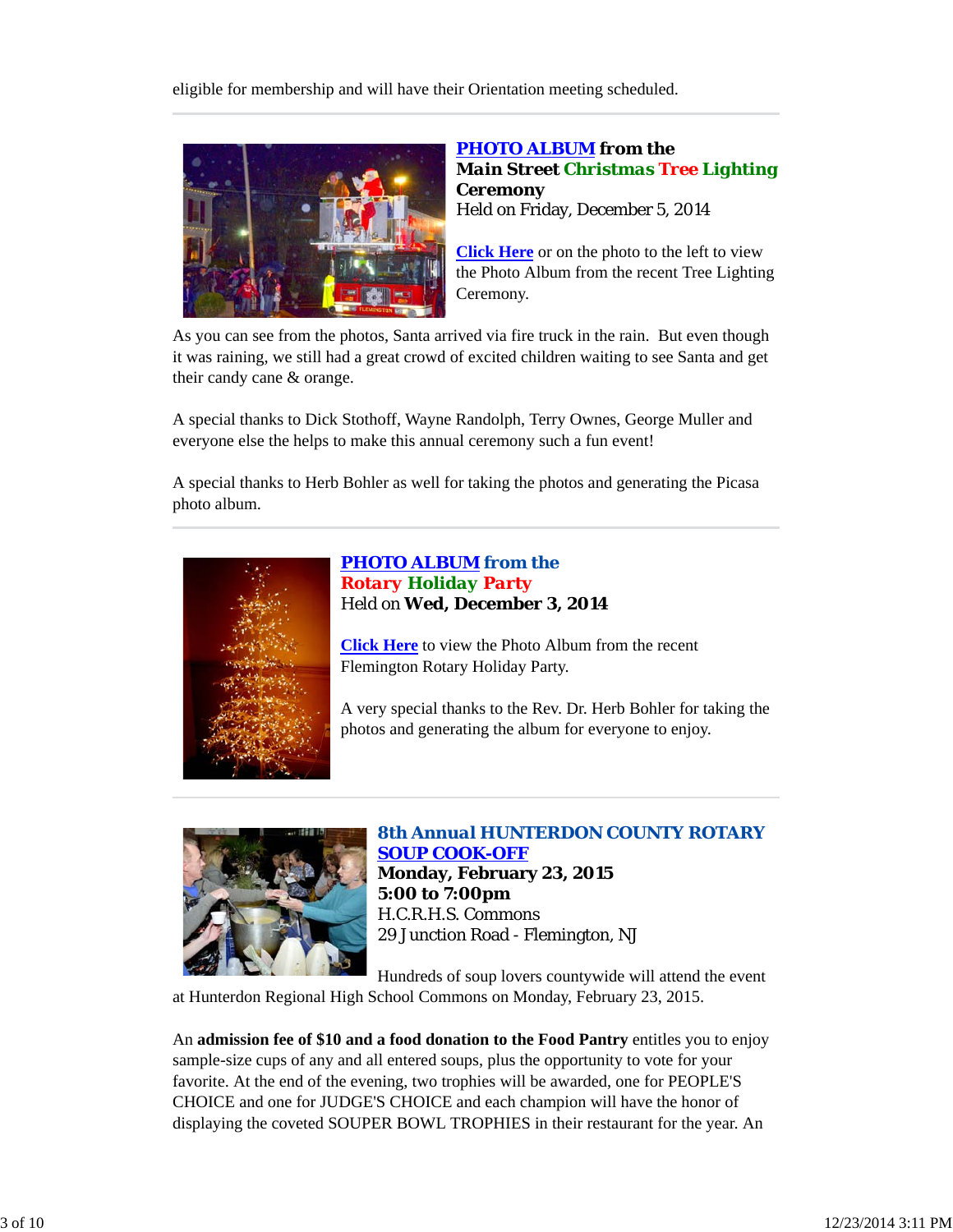additional award will be presented for the BEST VISUAL PRESENTATION so be creative in your table presentation. **Click Here** to visit the website for more information.

## **RESTAURANT ENTRY DEADLINE IS Early February 2015**

A limit of 20 participating restaurants will be accepted on a first-come, first-served basis. One soup entry per restaurant.

### **YOUR PARTICIPATION HELPS FIGHT HUNGER IN HUNTERDON!!!**

All net event proceeds will be donated to the Food Pantries of Hunterdon County. The following are the Food Banks supported:

- **Delaware Valley Interfaith Council**
- **Fisherman's Mark**
- **Flemington Area Food Pantry**
- **North Hunterdon Food Pantry**
- **Open Cupboard Food Pantry**
- **Starfish Food Pantry**

### **Joint Effort by the Hunterdon County Rotary Clubs**

This event is organized and run as a joint effort by the Rotary Clubs of Flemington, Clinton Sunrise, North Hunterdon, Lambertville-New Hope and Whitehouse. We are service clubs dedicated to helping people in our community and throughout the world. The event is held at the end of February in recognition of Rotary International's Anniversary, which had it's very first meeting on February 23, 1905 in Room 711 of the Unity Building in Chicago as convened by Rotary founder Paul P. Harris

Questions? Contact Event Chair, **Mick Schaible** with any questions or comments. He can be reached at **(609)460-4530** or by email at **Soup@FlemingtonRotaryNJ.org**.

### *HUNTERDON COUNTY CHAMBER OF COMMERCE* **HUNTERDON COUNTY**<br>CHAMBER OF COMMERCE

As you know, the Rotary Club of Flemington is a member of the H.C. Chamber of Commerce. This enables all Rotarians the ability to attend a Chamber function as a "member". If someone asks you what your business is, you would explain that you are a member representing the Rotary Club of Flemington. **Click Here** to visit the Chamber website for a listing of upcoming events.

# *Hunterdon Chamber Internet Radio "THE ROTARY HOUR"* **Mondays from 11am to 12noon**

PDG Megan Jones-Holt is the host of "The Rotary Hour" on the Hunterdon Chamber Internet Radio station and is looking for guests to have on the show. If you are intersted, please get in touch with Megan at (908)894-4590 or **mjonesholt@gmail.com**. **Click Here** to listen to the Hunterdon Chamber Internet Radio station from your PC, smart phone, mobile device, etc.



*FLEMINGTON BUSINESS IMPROVEMENT DISTRICT* www.downtownflemington.com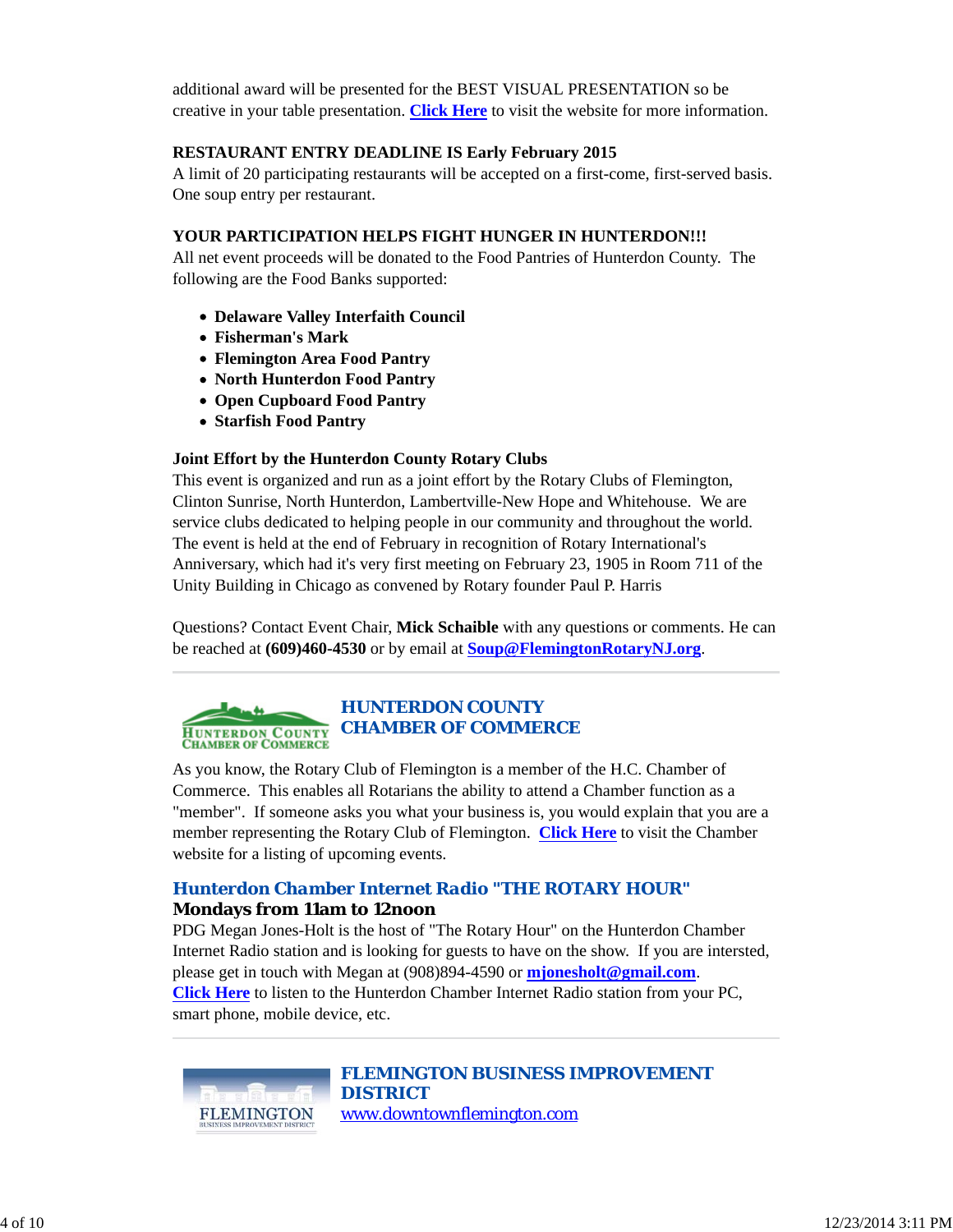If you would like to learn more about events and activities going on around Flemington, please **CLICK HERE** to visit the Flemington Business Improvement District (BID) website.

## *ROTARY DISTRICT 7510 NEWS*

**Click Here** to read the current news from our Rotary District 7510.

### *SPEAKERS & PROGRAMS BEING SOUGHT*

We are always seeking new or creative ideas for upcoming meeting programs and speakers. If you have any leads, please pass them onto Mick Schaible. **Click here** to generate an email directly to Mick.

## *UPCOMING DATES TO NOTE*

**Summary of Upcoming Club Meeting Programs**:

Wed, 12/24: **NO Club Meeting** Wed, 12/31: **NO Club Meeting**

Wed, 1/07: **OFFSITE** Meeting at the **Blue Fish Grill** Wed, 1/14: **OFFSITE** Meeting at the **Hunterdon Medical Center** Wed, 1/21: **OFFSITE** Meeting at the **Hunterdon County Polytech** Career Cafe Wed, 1/28: **OFFSITE** Meeting at **Dockside Market & Grill**

Wed, 2/04: K9 Soldiers Wed, 2/11: Jennifer Mohamed, Esquire - Human Rights attorney specializing in human trafficking, who works with the United Nations in India. Wed, 2/18: TBA Wed, 2/25: TBA

Next RCOF Board Meeting: Thursday, 1/8/2015 at 6pm (usually the 1<sup>st</sup> Thursday). **Next Membership Meeting:** Wed,  $1/14/2015$  at 1:30 PM (usually the 2<sup>nd</sup> Wed).

**Upcoming RCOF Club Events, Fundraisers, Fellowship Events, Etc**.: Mon, 2/23: **Hunterdon County Rotary Soup Cook-Off**

### **Rotary District 7510 Events & Functions:**

Wed, 2/25: **President-Elect Training Seminar (PETS 1)** (Bridgewater Marriott Hotel, 700 Commons Way, Bridgewater, NJ)

Fri-Sat, March 20-21: **President-Elect Training Seminar (PETS 2)** (Hanover Marriott Hotel, 1401 Route 10 East, Whippany, NJ)

Fri-Sun, May 1-3: **2015 Rotary District Conference** (Harrah's Atlantic City Resort & Casino, 777 Harrah's Boulevard, Atlantic City, NJ)

Wed, 5/27: **Rotary District Assembly** at 2:30pm (Bridgewater Marriott Hotel, 700 Commons Way, Bridgewater, NJ)

Sat-Tues, June 6-9: **Rotary International Convention** in Sao Paulo, Brazil Thurs, 6/25: **District Changing of the Guard Dinner** (Primavera Regency, 1080 Valley Road, Stirling, NJ)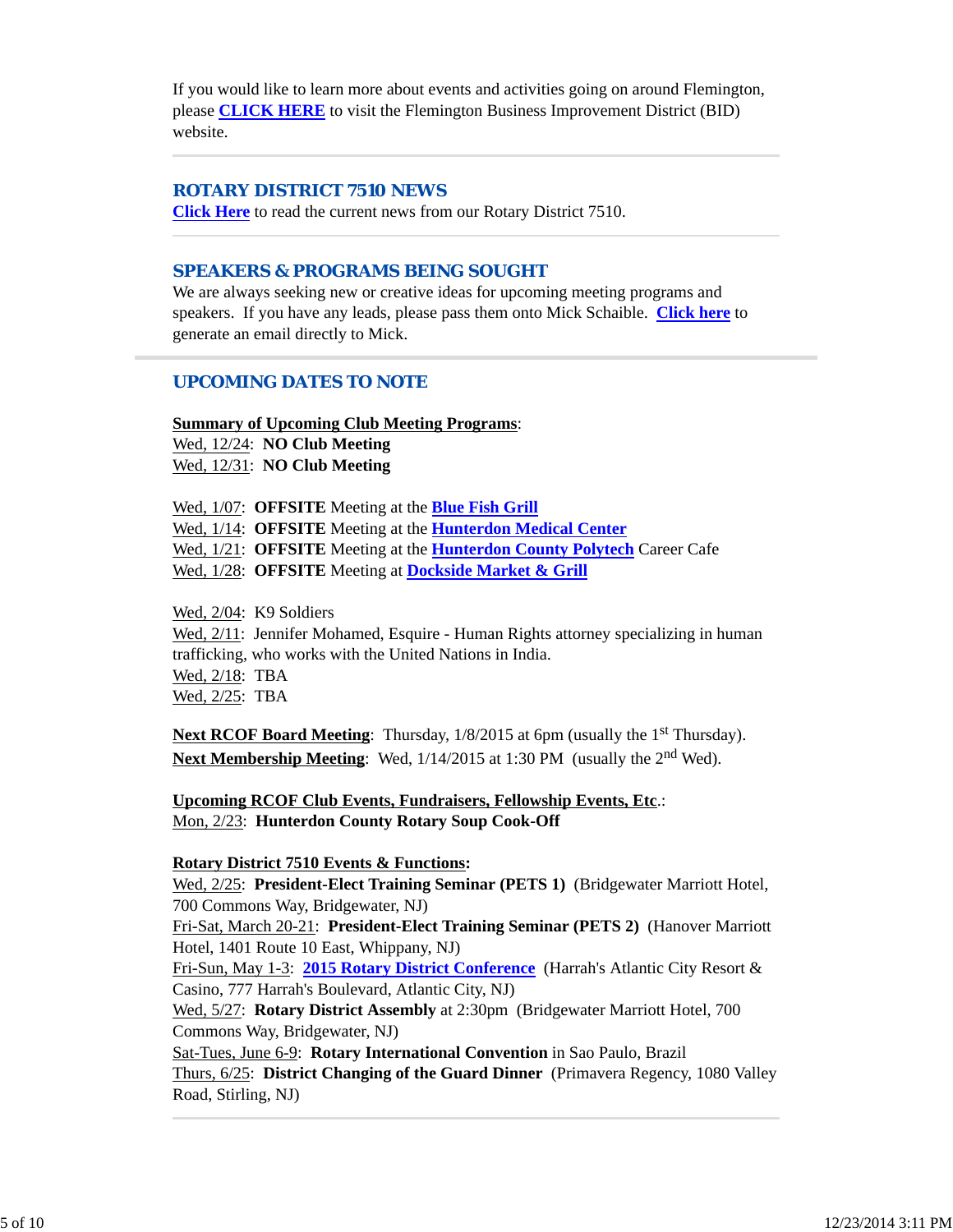## *COMMITTEE LIST:*

**Click Here** to download the listing of all current Club Committee's and its members.

### *"MEMBERS ONLY" WEBSITE:*

#### **Click Here for the Members Only section of the website to find:**

- 1) The "Membership Proposal Form" to propose a new member.
- 2) New Member Information.
- 3) An Online Copy of the Club Membership Directory.
- 4) A Link to All Photos Albums of the Club.

#### *ROTARY WEBSITE LINKS:*

Rotary International: **www.Rotary.org** Rotary District 7510: **www.RotaryNJ.org**

#### *NEARBY ROTARY CLUB MEETINGS:*

As A Rotarian, you are Welcome to attend a Rotary Club meeting anywhere in the world. Click here for the Rotary Club Locator App. Or see below for some local meetings:

#### Mondays

**Lambertville/New Hope** (6:30 pm) - Lambertville Station Restaurant; 11 Bridge Street, Lambertville NJ 08530

**Piscataway** (12:15 pm) - Radisson Hotel; 21 Kingsbridge Road, Piscataway, NJ 08854

### Tuesdays

**Whitehouse** (12:15 pm) - Max's 22; 456 Route 22 West, Whitehouse Station, NJ 08889 **Princeton** (12:15 pm) - The Nassau Club; 6 Mercer Street, Princeton, NJ 08540 **Bridgewater-Bound Brook** (12:15 pm) - Arbor Glenn; 100 Monroe St, Bridgewater 08807

#### Wednesdays

**Branchburg Township** (7:30 am): Stoney Brook Grille; 1285 Route 28, North Branch, NJ 08876

**Flemington** (12:15pm): Copper Hill Country Club; 100 Copper Hill Road, Ringoes, NJ 08851

**Hillsborough Township** (6:15 pm): Pheasant's Landing; 311 Amwell Road (Rt. 514), Hillsborough, NJ 08844

#### Thursdays

**Clinton Sunrise** (7:30 am): Clinton Fire Department; New Street, Clinton, NJ 08809 **Somerville/Bridgewater** (12:15 pm): Bridgewater Manor; 1251 US Highway 202/206, Bridgewater, NJ 08807

**Trenton** (12:15 pm): Freddie's Tavern; 12 Railroad Avenue, West Trenton, NJ 08628

### Fridays

**North Hunterdon** (12:15 pm): Beaver Brook County Club; 25 County Club Drive, Annandale, NJ 08801

**Princeton Corridor** (12:15pm): Hyatt Regency; 102 Carnegie Center, Rt. 1 North, Princeton, NJ 08540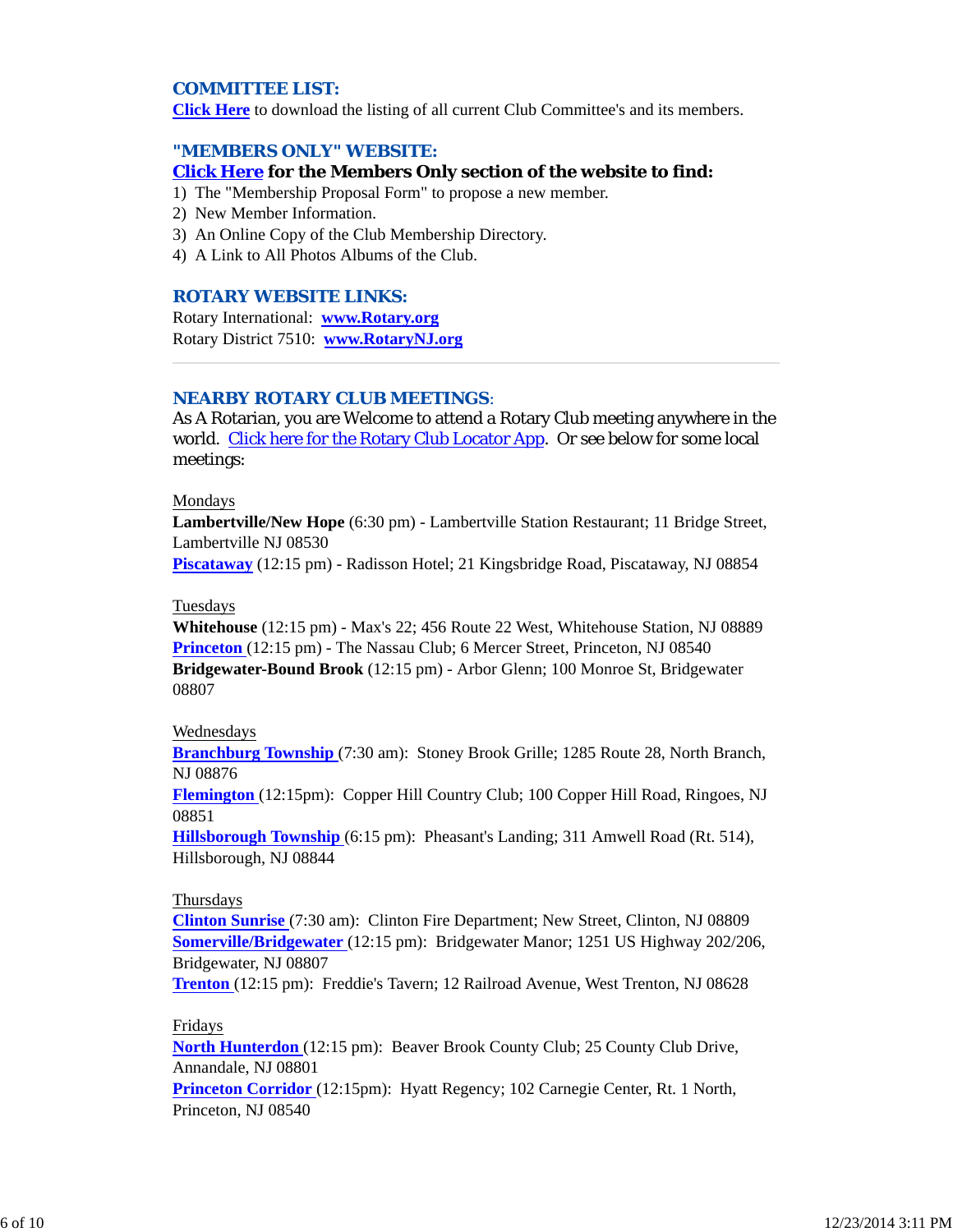RI President's Call for Action in **2014-2015**: **"Light Up Rotary"**

**Rotary Club of Flemington - Our 91st Year**

Founded October 3, 1923 \* Charter #1529 \* District 7510

| President                                | <b>Lynn Hyman</b>                       |  |
|------------------------------------------|-----------------------------------------|--|
| President-Elect                          | <b>Mick Schaible</b>                    |  |
| Secretary                                | <b>Michele Kavanagh</b>                 |  |
| Treasurer, General                       | <b>Bob Newland</b>                      |  |
| Treasurer, Lunch                         | <b>D.J. Wright</b>                      |  |
| <b>Board Members</b>                     | Ira Liebross (immediate past president) |  |
|                                          | <b>Ken Skowronek</b>                    |  |
|                                          | <b>Joe Ziegler</b>                      |  |
| Sergeant-at-Arms                         | <b>Karen Widico</b>                     |  |
| <b>RI</b> President                      | Gary C.K. Huang (Taiwan)                |  |
| District Governor (DG)                   | Melvin I. Kevoe "Mel" (Springfield, NJ) |  |
| District Governor Elect (DGE)            | Hal Daume (Berkeley Heights, NJ)        |  |
| District Governor Nomimee (DGN)          | <b>Charles Minton</b> (Union, NJ)       |  |
| <b>Assistant District Governor (ADG)</b> | Mike Toscani (Lambertville-New Hope)    |  |
|                                          |                                         |  |

Club Meetings: **Wednesday, 12:15 pm, Copper Hill Country Club** 100 Copper Hill Road, Ringoes 08551





**MISSION STATEMENT:** The mission of Rotary International is to assist and guide Rotarians and Rotary clubs to accomplish the Object of Rotary to ensure Rotary's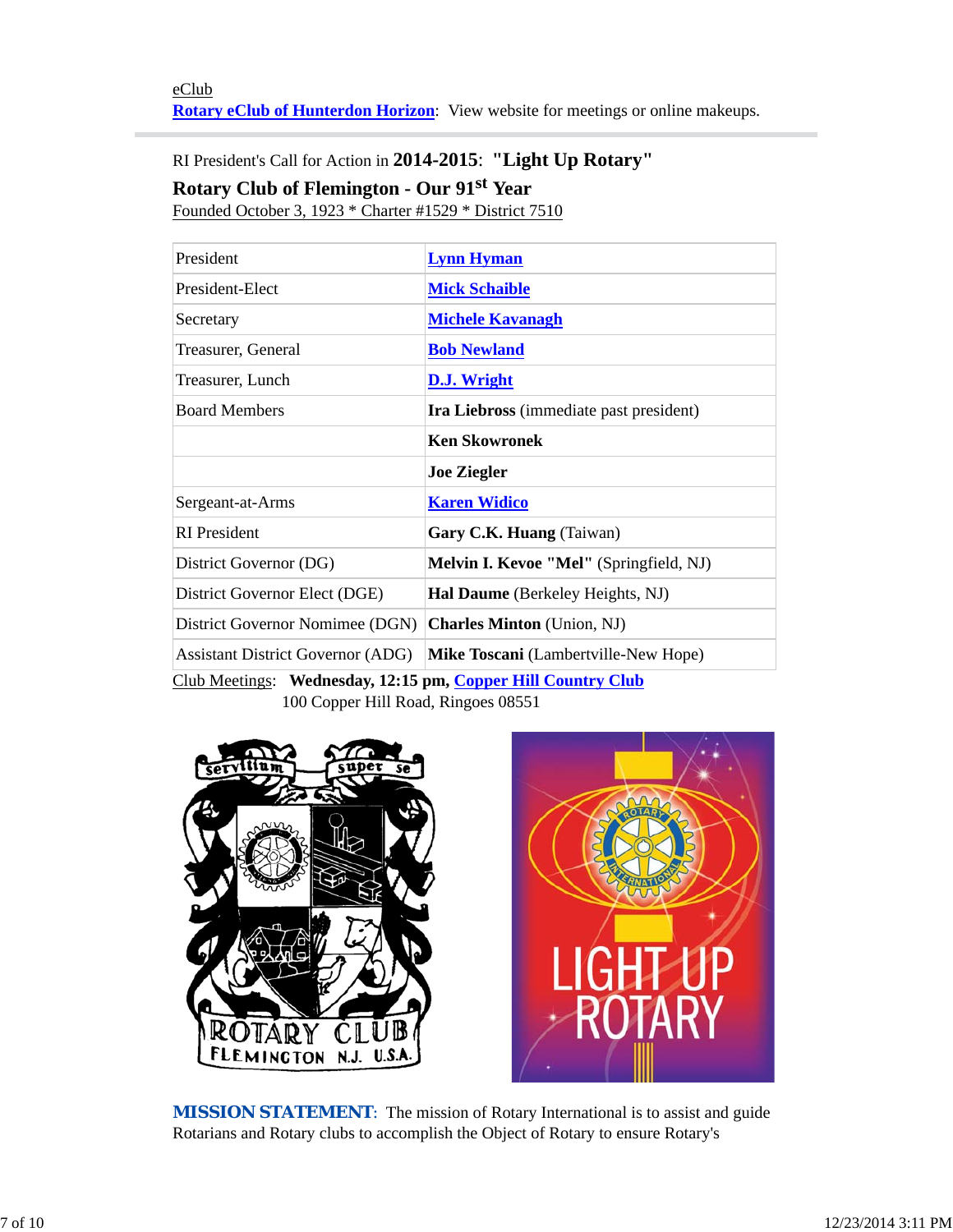continuing relevance and to help build a better world, emphasizing service activities by individuals and groups that enhance the quality of life and human dignity, encouraging high ethical standards, and creating greater understanding among all people to advance the search for peace in the world.

**THE OBJECT OF ROTARY:** The object of Rotary is to encourage and foster the ideal of service as a basis of worthy enterprise and, in particular, to encourage and foster:

**1st**: The development of acquaintance as an opportunity for service;

**2nd**: High ethical standards in business and professions, the recognition of the worthiness of all useful occupations, and the dignifying of each Rotarian's occupation as an opportunity to serve society;

**3rd**: The application of the ideal of service in each Rotarian's personal, business and community life;

**4th**: The advancement of international understanding, goodwill, and peace through a world fellowship of business and professional persons united in the ideal of service.

### **THE 4-WAY TEST:** "Of the things we think, say or do:

- **1st**: Is it the Truth?
- 2<sup>nd</sup>: Is it Fair to all concerned?
- **3rd**: Will it build goodwill and better friendships?
- **4th**: Will it be beneficial to all concerned?"

### *ROTARY's AVENUE'S OF SERVICE*:

**1)** Through **Club Service**, we have fun, build lasting friendships, and make sure that our club runs well.

**2)** Through **Vocational Service**, we volunteer our professional skills to serve others and promote integrity in everything we do.

**3)** Through **Community Service**, we address local needs and work with our community to bring lasting improvements.

**4)** Through **International Service**, we meet humanitarian needs around the globe and promote world understanding and peace.

**5)** Through **Youth Service**, we work with young people to help them become the next generation of leaders, visionaries, and peacemakers.

# **2014-2015 CLUB MEMBER ROSTER Rotary Club of Flemington, NJ**

Current Number of Members: 44

| <b>Rotarian</b>              | <b>Member Since</b> | <b>Classification</b>           |
|------------------------------|---------------------|---------------------------------|
| Black, Bruce B.              | 2007                | <b>Health and Fitness</b>       |
| Bohler, Herbert C. (Herb)    | 1977                | <b>Specialty Advertising</b>    |
| Chittenden, Robert L. (Bob)  | 2003                | M.E.F.P. Consulting Engineering |
| Clark, Arthur L. (Sandy)     | 1987                | Printing                        |
| Davidson, James G. (Jim)     | 2002                | <b>Rubber Products</b>          |
| <b>Erskine, John</b>         | 2014                | <b>Youth Development</b>        |
| Ferrari, Frederick J. (Fred) | 1964                | Orthodontia                     |
| Fisher, Charles H. (Charlie) | 1961                | <b>Funeral Services</b>         |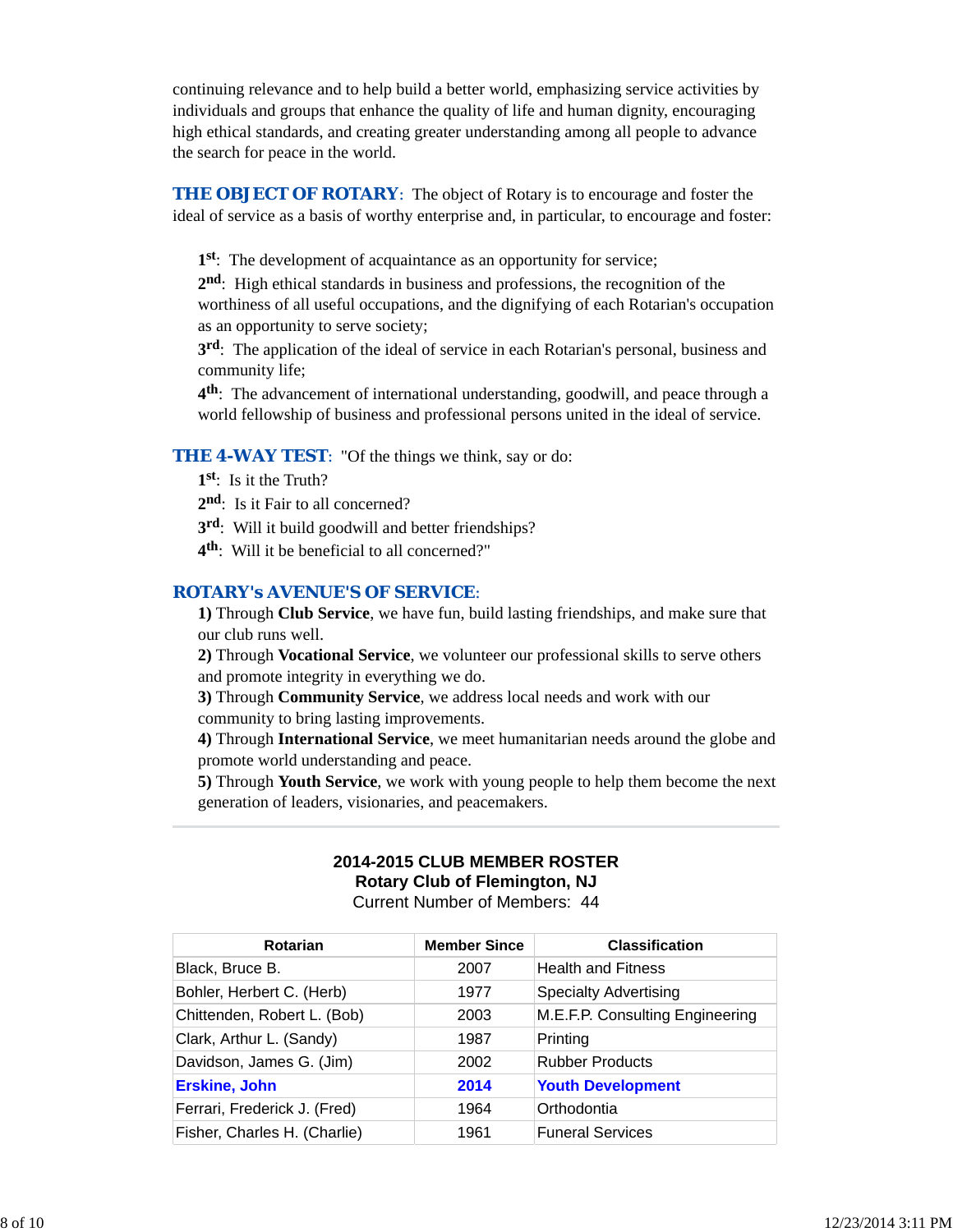| Fisher, Thomas H. (Tom)            | 2012 | Property & Casualty Insurance  |
|------------------------------------|------|--------------------------------|
| Harrison, Jeffrey (Jeff)           | 1996 | Psychotherapy                  |
| Hennessy, Jr., Richard (Rich)      | 2010 | <b>Financial Advisor</b>       |
| Hyman, Lynn                        | 2010 | <b>Retail Banking</b>          |
| Kamnitsis, Christopher P. (Chris)  | 2001 | <b>Financial Planning</b>      |
| Kavanagh, Michele                  | 2013 | <b>Community Banking</b>       |
| Liebross, Ira                      | 1997 | <b>Family Medicine</b>         |
| Loew, Darren                       | 2002 | Orthodontics                   |
| Martin, Teresa (Terry)             | 1993 | Solid Waste/Recycling          |
| Mazujian, Harry                    | 2004 | Clergy                         |
| McWilliams, Nancy                  | 1992 | Psychotherapy                  |
| Metz, Kim                          | 2007 | <b>Technical Education</b>     |
| Muller, George D.                  | 1964 | <b>Cut Glass Manufacturing</b> |
| Nastasi, William (Bill)            | 1996 | <b>General Contracting</b>     |
| Newland, Robert D. (Bob)           | 1998 | Insurance                      |
| Ownes, Terry M.                    | 1987 | <b>Floor Covering</b>          |
| Phelan, Christopher J. (Chris)     | 2009 | <b>Chamber Of Commerce</b>     |
| Randolph, R. Wayne                 | 1982 | Veterinary Medicine            |
| Reinbacher, Otto A.                | 1997 | Clergy                         |
| Rogow, Stephen S. (Steve)          | 1973 | Orthodontics                   |
| Schaible, R. Michael (Mick)        | 1998 | <b>Appraisal Services</b>      |
| Skowronek, Kenneth J. (Ken)        | 1994 | <b>Family Law</b>              |
| Sollner, Richard F. (Dick)         | 1962 | Air Transportation             |
| <b>Steffner, Christina (Chris)</b> | 2014 | <b>Education</b>               |
| Stothoff, Richard H. (Dick)        | 1966 | Sanitary Engineering           |
| Stout, Deborah (Debbie)            | 2013 | <b>Retail Banking</b>          |
| Thatcher, Thomas P. (Tom)          | 2006 | <b>Professional Planning</b>   |
| Weinstein, Theodore H. (Ted)       | 1994 | <b>Pulmonary Medicine</b>      |
| Widico, Karen A.                   | 1997 | <b>Public Health Services</b>  |
| Williams, Gwen                     | 1991 | Purchasing/Manufacturing       |
| Wise, Robert (Bob)                 | 1992 | <b>Hospital Administration</b> |
| Woske, Harry                       | 1977 | Cardiology                     |
| Wright, Daniel J. (D.J.)           | 2003 | <b>Funeral Services</b>        |
| Zanetti, Edward G. (Ed)            | 1971 | Plumbing & Heating             |
| Ziegler, Joseph E. (Joe)           | 1988 | <b>Investment Advisor</b>      |
| Zullo, John J. (Johnnie)           | 1987 | <b>Chemical Engineering</b>    |

Yours in Rotary Service! Bob Chittenden

**Rotary Club of Fleminton, NJ** PO Box 751 - Flemington, NJ 08822 www.FlemingtonRotaryNJ.org

Providing "Service Above Self" Since 1923